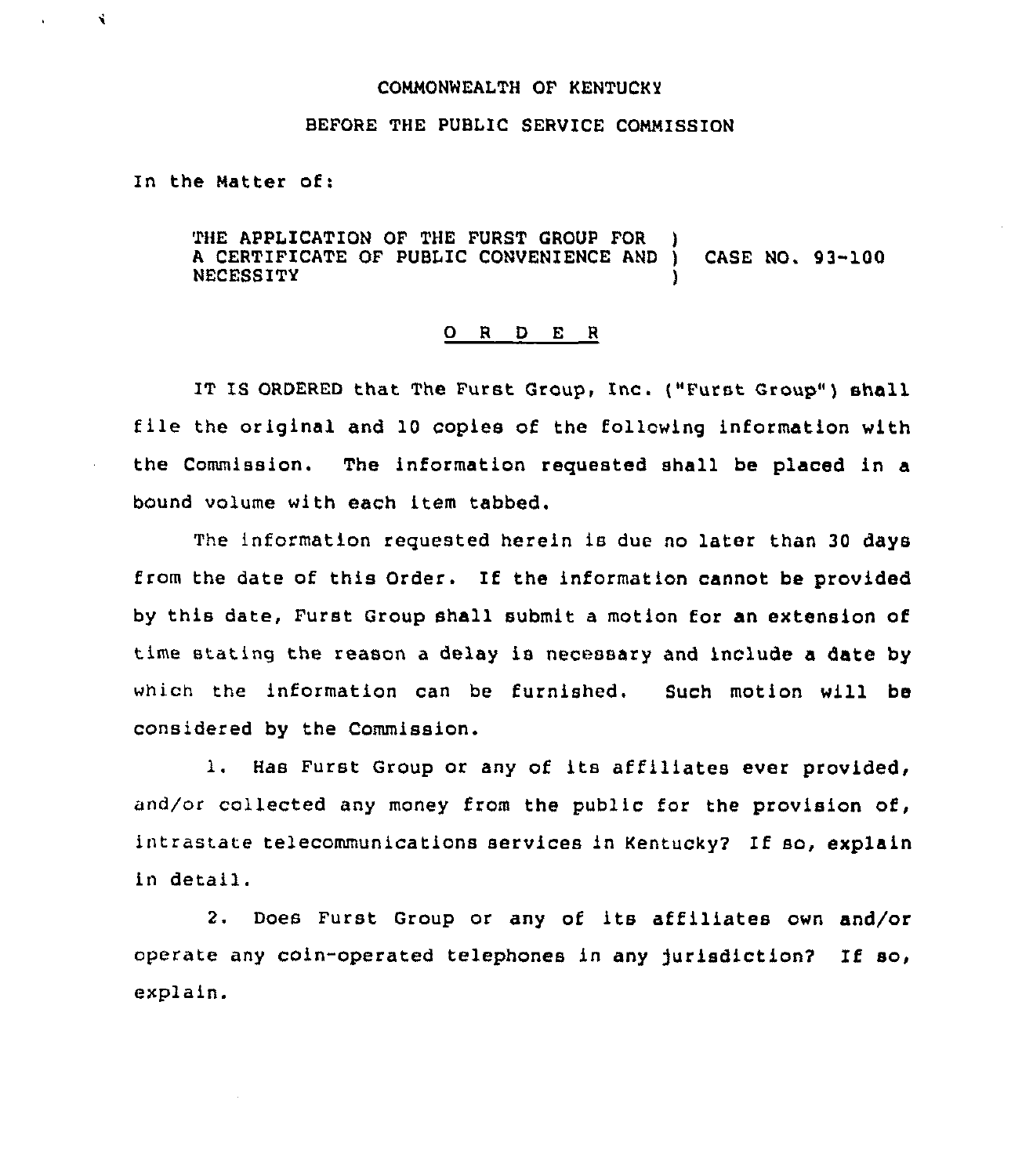3. Does Furst Group or any of its affiliates own and/or operate any transmission facilities in any jurisdiction? If so, explain.

Does Purst Group intend to provide operator-assisted  $\Delta$  . uervices in addition to reselling Message Telecommunications Serviceu? If so, Furst Group shall revise its tariff to comply with the conditions of service for the provision of operatorassisted services adopted from Administrative Case No. 330<sup>1</sup> and summarized in Appendix <sup>A</sup> of this Order.

<sup>5</sup> <sup>~</sup> Identify the carriers whose services Furst Group intends to resell.

6. It Furst Group intends to resell tariffed services of facilities-based carriers, identify these tariffed services and specify whether these services will be obtained from intrastate or interstate tariffs.

7. If Purst Group intends to resell services that are not available under an approved tariff, provide copies of the contracts which govern the terms of the agreement between Furst Group and its facilities-based carriers.

8. Provide an estimate of sales revenues for Furst Group's first <sup>2</sup> years of Kentucky operations. Explain how Furst Group arrived at these estimates. If estimates are based upon a market study, provide a copy of this study.

 $\mathbf{I}$ Administrative Case No. 330, Policy and Procedures in the Provision of Operator-Assisted Telecommunications Services, Orders dated Narch <sup>27</sup> and Nay 3, 1991.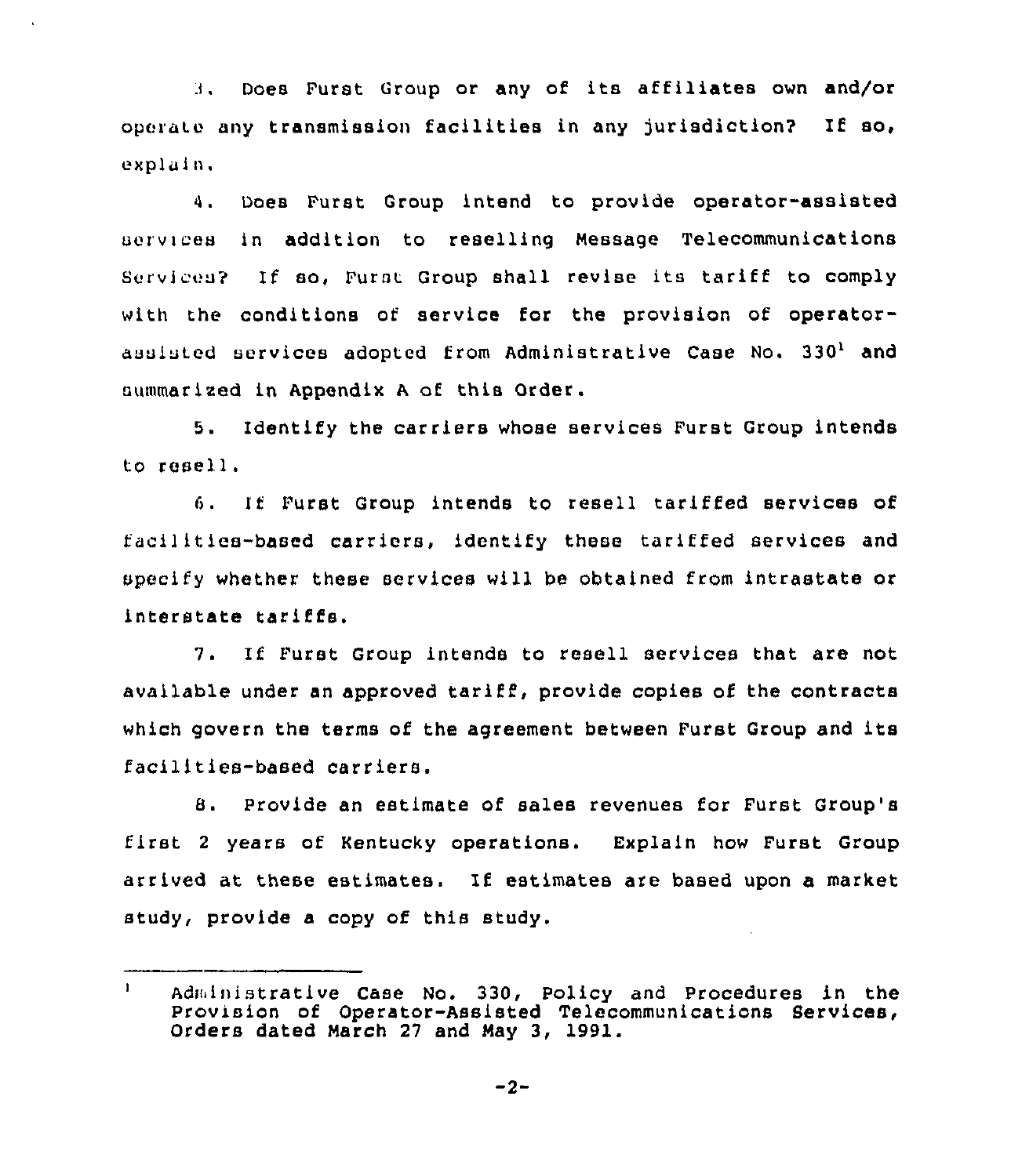9. Provide a listing of financial institutions with which Furst Group has a line of credit. State Furst Group's credit line with each of these institutions.

10. State whether Furst Group is requesting intraLATA operating authority. If so, is Furst Group aware of and able to comply with the provisions of Administrative Case No. 323?<sup>2</sup>

11. Provide a toll-free number or provision for accepting collect calls for customer complaints.

12. Specify the Kentucky counties which Furst Group proposes to serve.

13. Refer to Original Page 7, Section 2.1.1(A). Is Furst Group willing to comply with the provisions of Administrative Case  $No. 3382<sup>3</sup>$ 

14. Refer to Original Page 10. Add the following language at the end of Section 2.3.6:

> Acceptance by the Commission of the liability provisions contained in this tariff does not constitute its determination that the limitation of liability imposed by the company should be upheld in a court of law, but the should be upherd in a court of law, but the courts to adjudicate negligence claims and rights to recover damages thereof, so it is the duty of the courts to determine the validity of the exculpatory provisions of this tariff.

 $\mathbf{z}$ Administrative Case No. 323, An Inquiry Into IntraIATA Toll of IntraLATA Calls by Interexchange Carriers, and WATS<br>Jurisdictionality, Phase I, Order dated May 6, 1991.

 $\mathbf{3}$ Administrative Case No. 338, Inquiry into the Provision of Enhanced Services in Kentucky.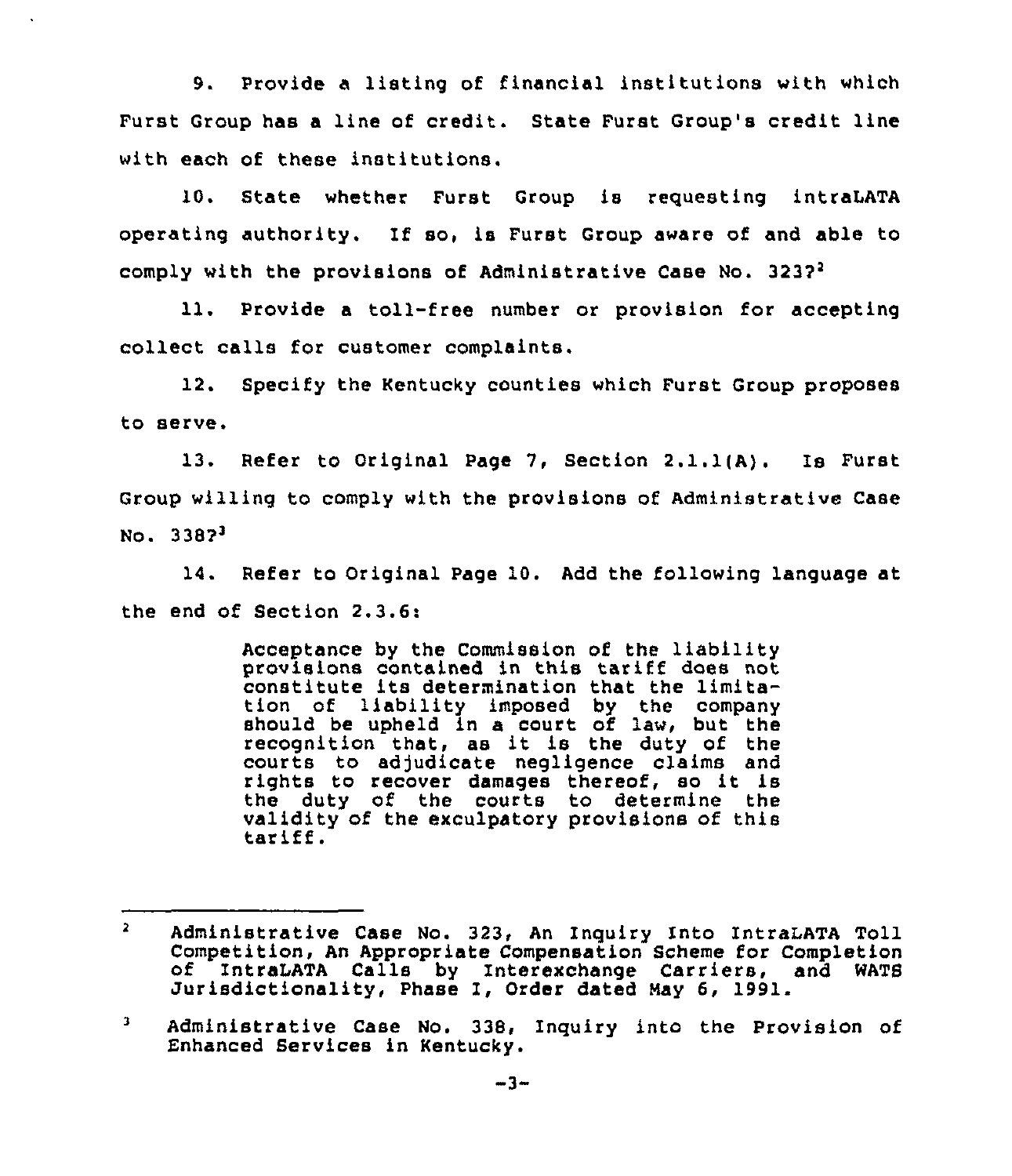15. Refer to Original Page 13, Section 2.5. Include clarifying language stating that Furst Group may terminate service only after the customer has been given at least 10 days' written notice.

16. Refer to Original Page 15, formula at the bottom of the page. Provide the proper annotation that shows the subtraction should be squared, not multiplied by <sup>2</sup> as shown.

17. Include in your tariff <sup>a</sup> description of Furst Group's Neighborhood Network Service.

18. Refer to Original Page 21, first sentence. Include the per minute usage charges that are supposed to be listed in Section 4.5'

Done at Frankfort, Kentucky, this 14th day of May, 1993.

PUBLIC SERVICE COMMISSION

Commissi

ATTEST:

~l Executive Director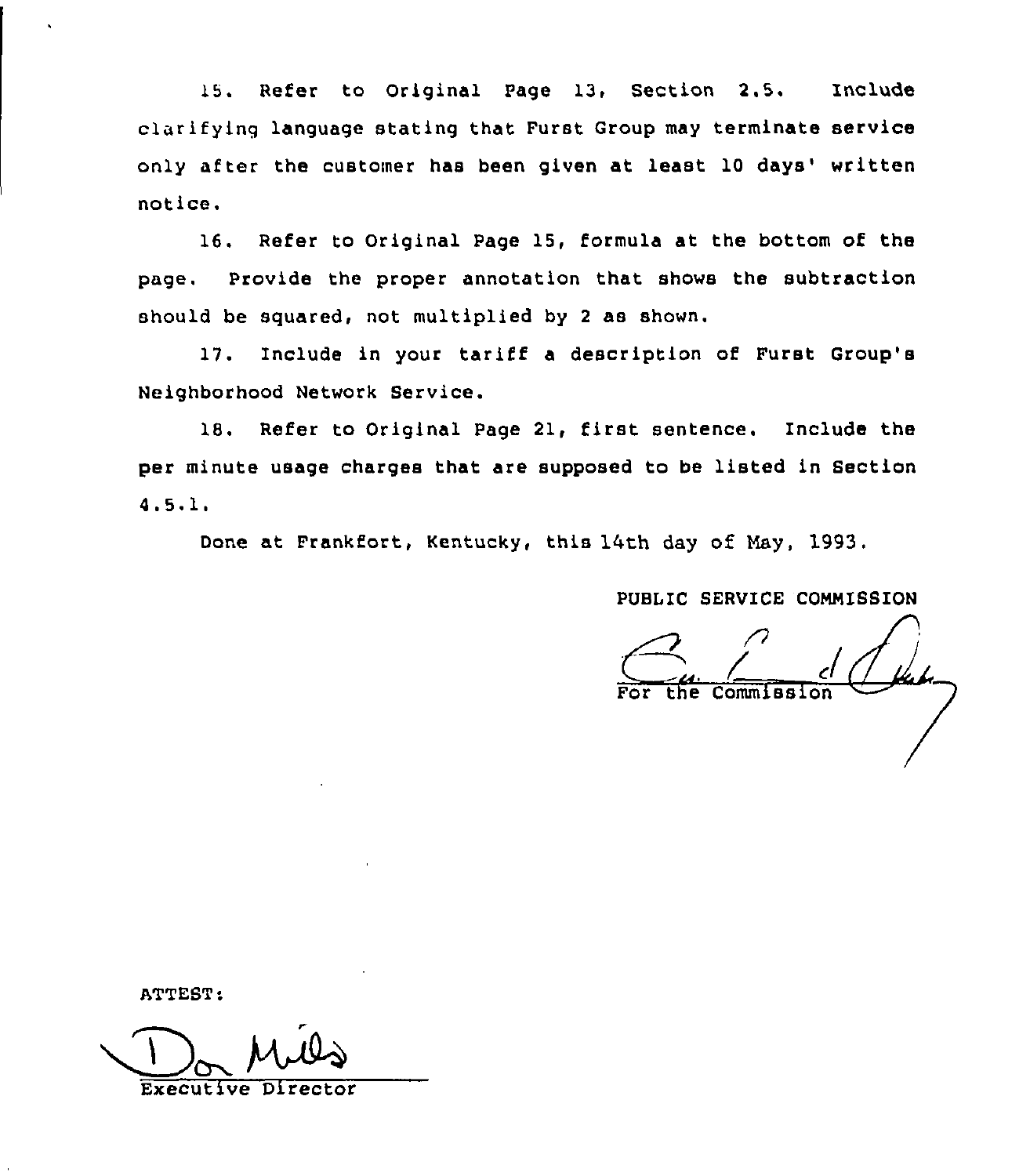### APPENDIX A

## APPENDIX TO AN ORDER OF THE KENTUCKY PUBLIC SERVICE COMMISSION IN CASE NO. 93-100 DATED MAY 14, 1993

Conditions of Service for the Provision of Operator Services Adopted from Commission Orders in Administrative Case No. 330, Orders Dated Narch 27, 1991 and Nay 3, 1991.

Furst Group shall revise its tariff to conform to the policies and procedures for the provision of operator-assisted telecommunications services by non-local exchange carriers, which are as follows:

(a) Operator-assisted services shall be subject to rate regulation and rates shall not exceed AT6T's maximum approved rates. "maximum approved rates" is defined to mean the rates approved by this Commission in AT&T's most recent rate proceeding for measured toll service applicable to operator-assisted calls, as well as the additional charges for operator assistance. Carriers are not permitted to include any other surcharges or to bill for uncompleted calls. Time-of-day discounts shall also be applicable. Carriers are also required to rate calls using the same basis that AT&T uses to rate calls, i.e., distance calculations based on points-of-call origination and termination, definitions of chargeable times, billing unit increments, rounding of fractional units, and minimum usages. When there is any change in AT&T's maximum approved rates, carriers shall file tariffs if necessary to comply with the requirements herein within 30 days of the effective date of AT&T's rate change.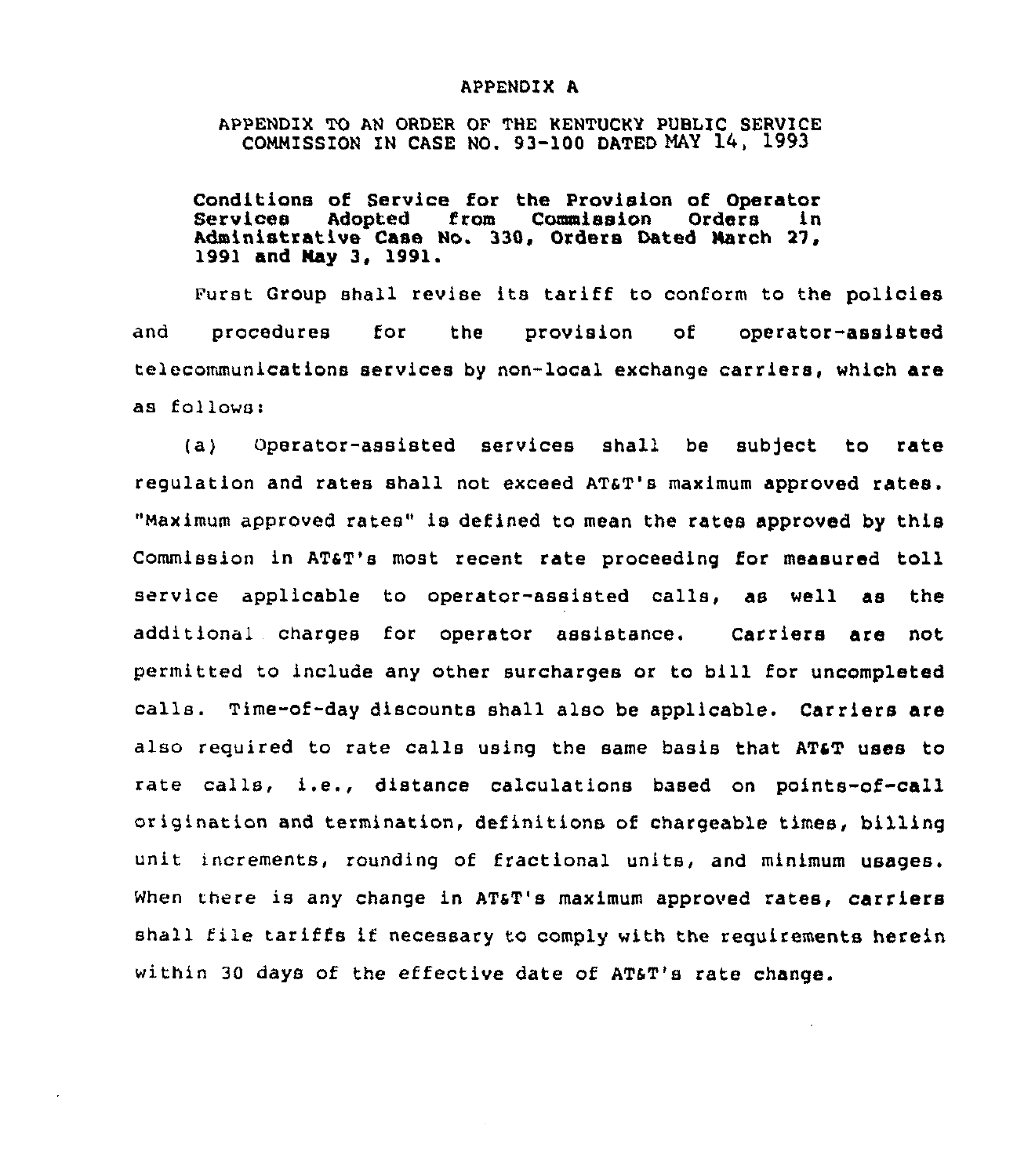(b) Except as otherwise indicated in this Order, non-dominant carriers shall be subject to regulation as delineated in the Nay 25, 1984 Order in Administrative Case No. 273 as well as any subsequent modifications to non-dominant carrier regulations. In the event of conflict, the terms of the instant Order shall take precedence, unless a carrier is specifically relieved from compliance with any conditions contained herein. AT6T shall remain subject to regulatory oversight as a dominant carrier.

(c) Operator service providers that provide service to traffic aggregators shall not allow access to the operator services of competing carriers to be blocked or intercepted. Blocking and interception prohibitions shall be included in tariffs and all contracts entered into with any traffic aggregator and shall state that violators will be subject to immediate termination of service after 20 days' notice to the owners of non-complying customer premises equipment.

(d) Access to the local exchange carriers' operators shall not be blocked or otherwise intercepted by traffic aggregators. Specifically, all "0-" calls, that is, when an end-user dials zero without any following digits, shall be directed to the local exchange carrier operators. In equal access areas, "0+" intraLATA calls, that is, when an end-user dials zero and then dials the digits of the called telephone number, shall not be intercepted or blocked. In non-equal access areas, it is prohibited to block or intercept "0-" calls; however, it is permissible to intercept "0+" calls. Blocking and interception prohibitions shall be included in tariffs and all contracts entered into with any traffic aggregator and shall state